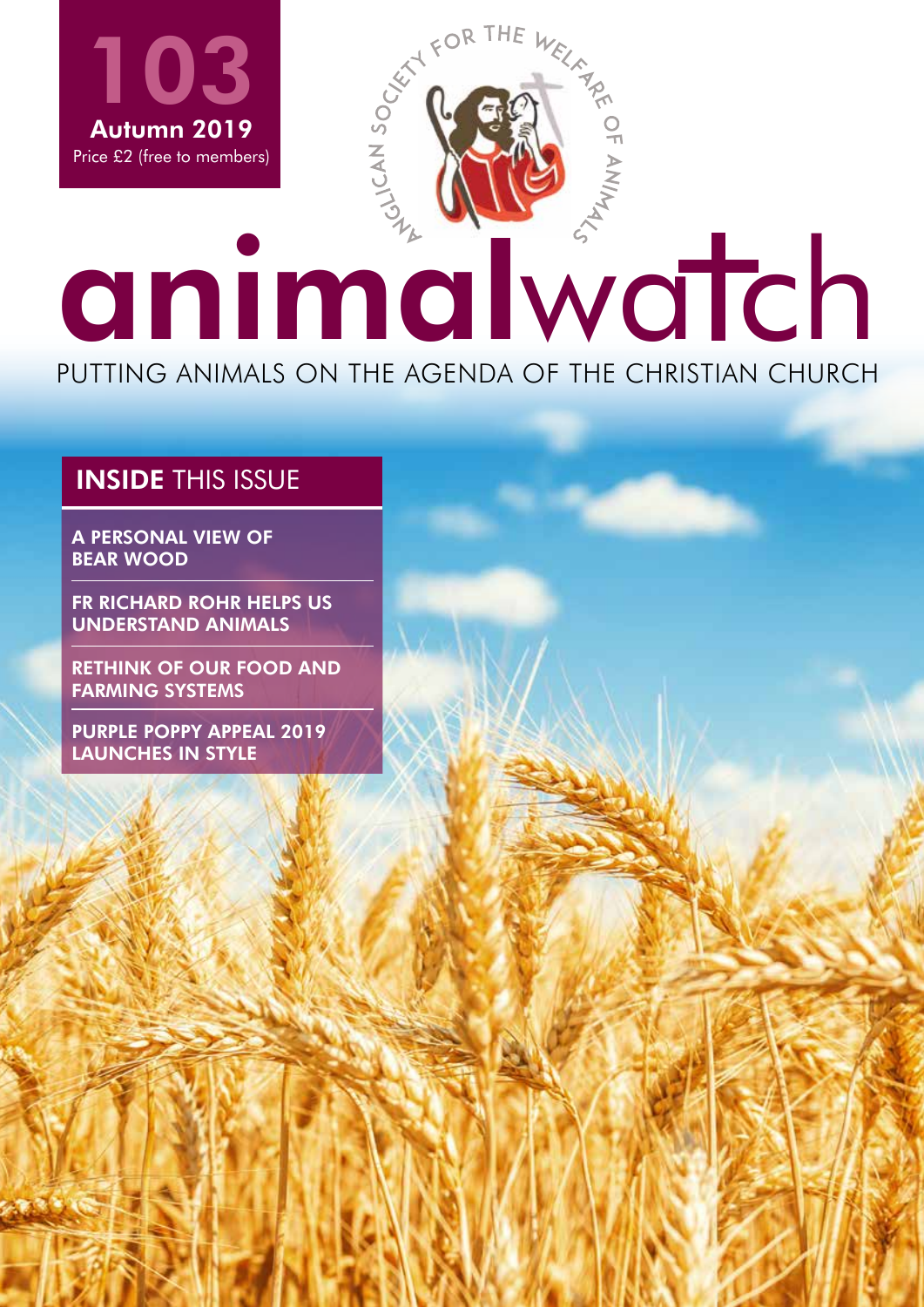# IN THIS ISSUE

| <b>HELLO AND WELCOME</b>                                                        | З  |
|---------------------------------------------------------------------------------|----|
| A PERSONAL VIEW OF BEAR WOOD IN THE WILD PLACE<br><b>PROJECT OF BRISTOL ZOO</b> | 5  |
| FR RICHARD ROHR HELPS US UNDERSTAND ANIMALS                                     | 7  |
| A FAR-REACHING RETHINK OF OUR FOOD<br><b>AND FARMING SYSTEMS</b>                | 8  |
| <b>PURPLE POPPY APPEAL 2019 LAUNCHES IN STYLE</b>                               | 10 |
| <b>BADGER CULL – THE CONTROVERSY CONTINUES</b>                                  | 10 |
|                                                                                 |    |



# DORIS' DIARY

Hello! My name is Doris, and I am a Border Leicester ewe with very large ears! I was rescued by ASWA secretary Sam Chandler, as I had outlived my usefulness as a breeding ewe.

Below are some great events ewe may enjoy!

Sunday 6 October Animal Welfare Sunday.

ASWA Annual Service, St James' Piccadilly, London, 11am. Preacher: the Revd Jeremy Fletcher.

Animal Blessing Service, the Precincts, Canterbury Cathedral, 2pm. All welcome. Pets should be on leads or in appropriate carriers.

### Saturday 12 October

Animal Blessing and Thanksgiving Service for Pets, St Martin's Church, Kensal Green, London, NW10 5SN, 2pm. The service will be led by the Revd Graham Noyce. All well-behaved pets welcome. Photos of pets can also be brought for pets who would be uncomfortable attending or if you would like to remember an animal who has passed away. Those unable to attend in person can send the name and some details of a pet for inclusion in the service. For more details, please contact animalblessinguk@gmail.com.

### Sunday 10 November

ASWA Remembrance Service for Animals in War, Animals' War Memorial, Park Lane, London, 3pm.

### Sunday 8 December

Animal Aid Christmas Fayre, Kensington Town Hall, London

For further details of events, please visit the website: www.aswa.org.uk

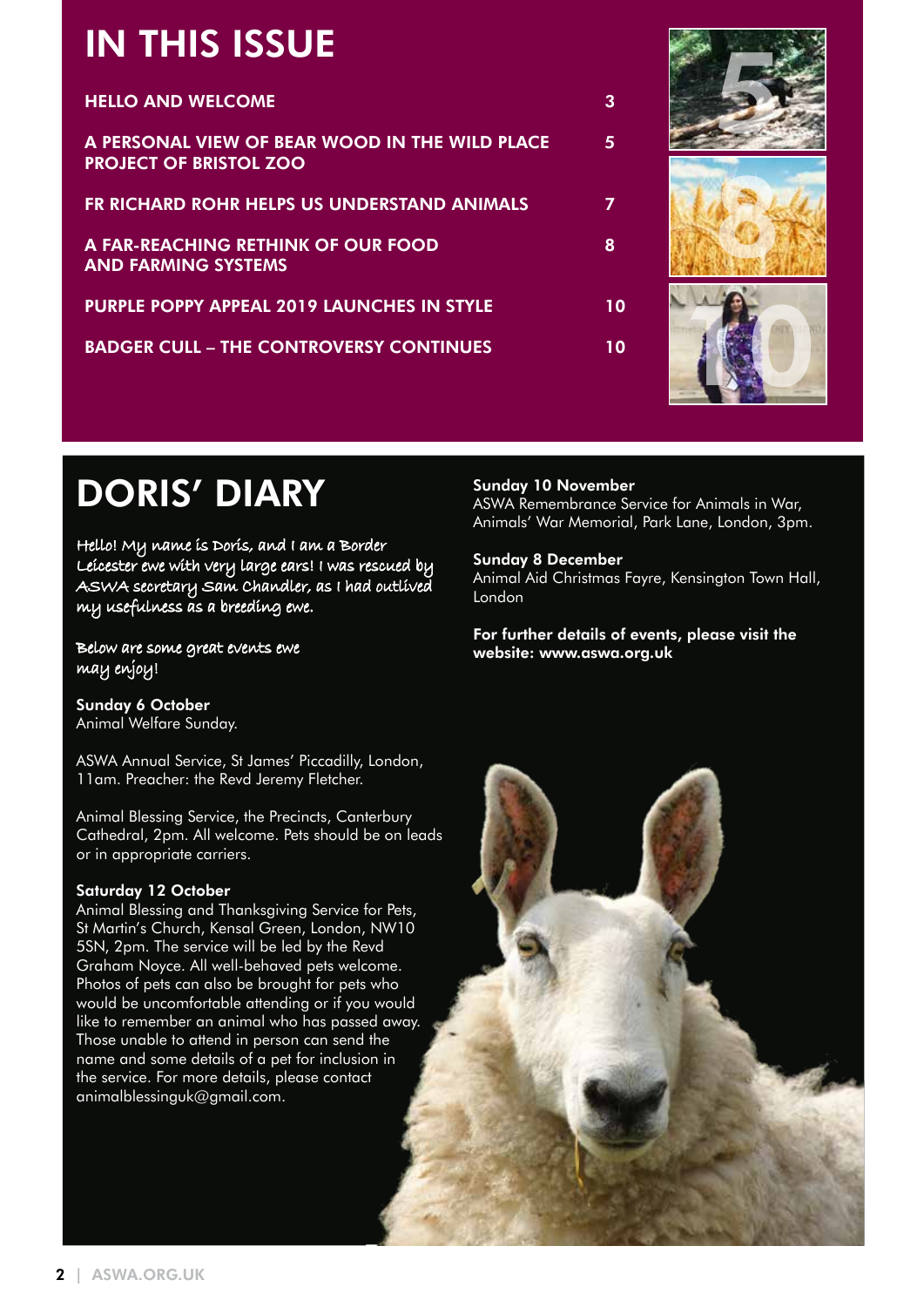# HELLO AND WELCOME TO ANIMALWATCH

Welcome to *Animalwatch*. In this issue, we focus on animal welfare and what we eat.

We hope that you enjoy keeping up-to-date with news and information on our website. Do check regularly for resources and information about upcoming events and do make a note of the dates in Doris' Diary – especially ASWA's annual service in October and the Remembrance service in November. We hope to see you at both of those events.

Please send any items for consideration for *Animalwatch* to Revd Jennifer Brown, Editor, PO Box 7193, Hook, Hampshire, RG27 8GT. Email is even better – animalwatch@jenbrown.org.uk. Please note that, owing to space restrictions, it may not be possible to print all contributions. Please refer to the information about contributions to *Animalwatch* for further details and restrictions on submissions.

#### Jennifer Brown, Editor

The deadline for the Spring magazine is Monday 20th January 2020.

### ASWA NEWS

#### New Appointment for *Animalwatch* Editor

*Animalwatch* editor, the Revd Jennifer Brown, has been named as the new Director of Training for the College of Preachers. An ecumenical charity, the College of Preachers seeks to promote excellence in preaching through its resources, workshops and training programmes. Jennifer will be responsible for developing the College's training programme and working with their regional trainers to deliver training events across the country. We wish her well in her new position.

### ASWA SPEAKERS AVAILABLE

If you have a group or service that would welcome an ASWA speaker, we would love to hear from you! We often travel a fair distance so please call to discuss it. We usually bring a stall and literature and always liaise with our hosts to ensure the talk is appropriate for their particular audience. Keep the invitations rolling in!

### CONTRIBUTIONS TO *ANIMALWATCH*

We very much welcome contributions to *Animalwatch* from our readers. We are interested to hear about the positive things being done for animals in your churches and communities. We also welcome informed pieces on specific areas of animal welfare, such as items relating to animal welfare law, the history of animal welfare, and theology. Articles should be submitted to the Editor either as a typed manuscript by post or by email as Word documents, with any accompanying photos sent as highresolution jpg files. Items submitted as pdf files or email text cannot be

accepted. Submissions must be the contributor's (sender's) own original work, and (unless otherwise agreed) not published elsewhere. Items may be edited for length, readability and appropriateness of content. Publication of submitted items is at the Editor's discretion. In submitting an article, the contributor assigns copyright for the piece to ASWA. For items submitted by email, please assume your item has been received unless you get a delivery failure notice. The Editor is unable to acknowledge receipt of individual submissions.

### A WARM WELCOME

to our new members. We look forward to hearing from you.

We are pleased to welcome seven new members who have joined since the publication of the Summer issue.

To all our new members we extend a warm welcome and we would ask that you, along with our existing members, encourage others who share your concern for animal welfare to join. Introductory leaflets are available from the Secretary.

### ASWA MERCHANDISE

#### Available from the ASWA web site

ASWA literature: a range of literature on a variety of animal welfare subjects available.

PAWS for Prayer cards: paw shaped cards with a prayer for companion animals printed on one side. £0.20 each.

Egg Cards: egg shaped cards with a prayer printed on one side. £0.20 each.

ASWA bags: handy cotton shopping bag with the ASWA logo. £4 each.

ASWA badges: show your support for ASWA by wearing a lapel badge with the ASWA logo. £1.50 each.

### Sticker sheets & books:

Activity sheet with stickers (ravens or bees), £2.00 each.

*Our Wild World*, an ASWA resource for children, £3.00 each.

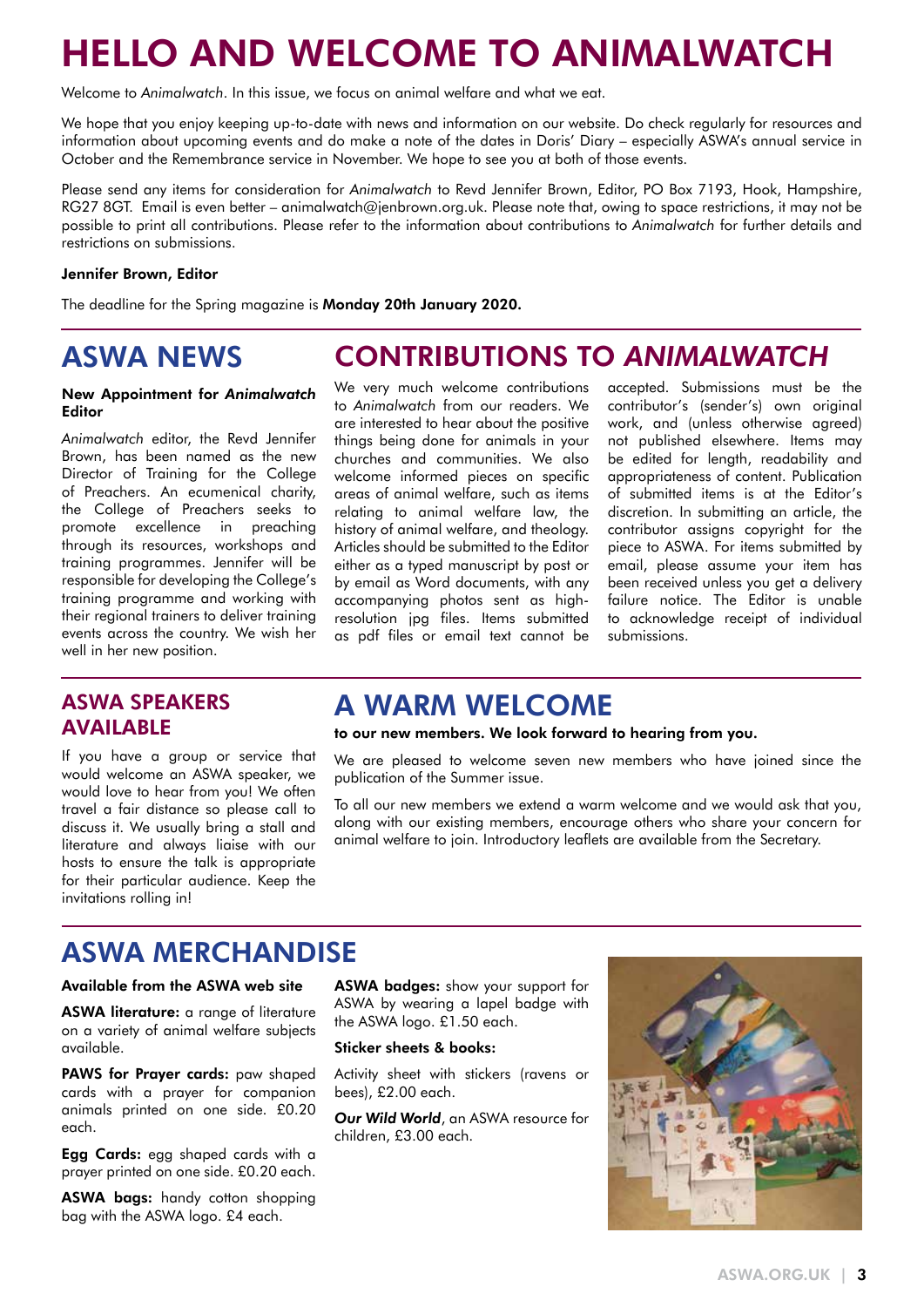# GOOD NEWS

### IPCC report encourages move to plant-based diet

Although not specifically calling for people to adopt vegetarian or vegan diets, the IPCC report released in August did highlight the role that meat and dairy consumption play in driving climate change. The IPCC report stated that it is necessary to reduce meat consumption and change land use as part of efforts to combat climate change. Let's hope that this report will help to raise awareness of the role that diet plays in caring for the environment and will encourage people to think more carefully about what they are eating.

# NEWS & NOTICES

Don't forget, you can follow ASWA on Twitter – aswanews



You can also keep up with what's new via our website – www.aswa.org.uk.

Check the web site for the latest resources, including those for youth & children.

#### Animal-friendly Church awards

Is your church animal friendly? ASWA sponsors the Animal-friendly Church award to recognise those churches that take animal welfare seriously as part of their ministry and mission. Churches can apply at any time and those meeting the necessary criteria will be awarded animal-friendly church status. Information is available on the website or from the Secretary.



### ASWA Annual Service

This year's annual service will be held at St James' Church, Piccadilly, London on Sunday 6th October, 11am. Speaker: the Revd Jeremy Fletcher.

#### ASWA Remembrance Service

Our annual Remembrance Service for Animals will be held at the Animals' War Memorial on Park Lane in London on Sunday 10th November at 3pm. All are welcome to attend this very special event.

### TALKING POINT

### Is it ok to buy that burger?

Many supermarkets in the UK and the USA have introduced vegan options or expanded what were previously limited ranges of vegan alternatives. Restaurants, too, are now regularly catering for vegetarian and vegan clientele. This trend is now even seen in the fast food sector. For many vegetarians and vegans, this is a cause for celebration, as it makes eating on the go much easier. But for others, it raises an ethical dilemma. Is it right to support a business that's main trade is in meat by purchasing the vegan alternatives that they offer? Should we be giving these places our custom to show that there is a demand for veggie and vegan food and try to encourage them to include more of these items, and fewer animal products, on their menus? (Leaving aside, of course, the healthrelated question of whether or not any of us should be eating any kind of fast food at all!). These ethical questions are present in most of our purchasing decisions. So how should we spend our money, and where? Consumer power is real – how we choose to use it matters.

### ASWA 2019 CHRISTMAS CARD



Thea Olrog has created this beautiful card especially for ASWA this year depicting animals celebrating a Christingle service. The card is now available to order, either on-line via our website or by sending a cheque made payable to ASWA. The price for this year's cards is £5.50 for a pack of 6 (including postage). Made from goodquality stiff card with high-quality envelopes, each card is printed with a Bible verse and has ASWA's details on the back. Sending an ASWA Christmas card is a great way to help raise the profile of ASWA and the work that we do.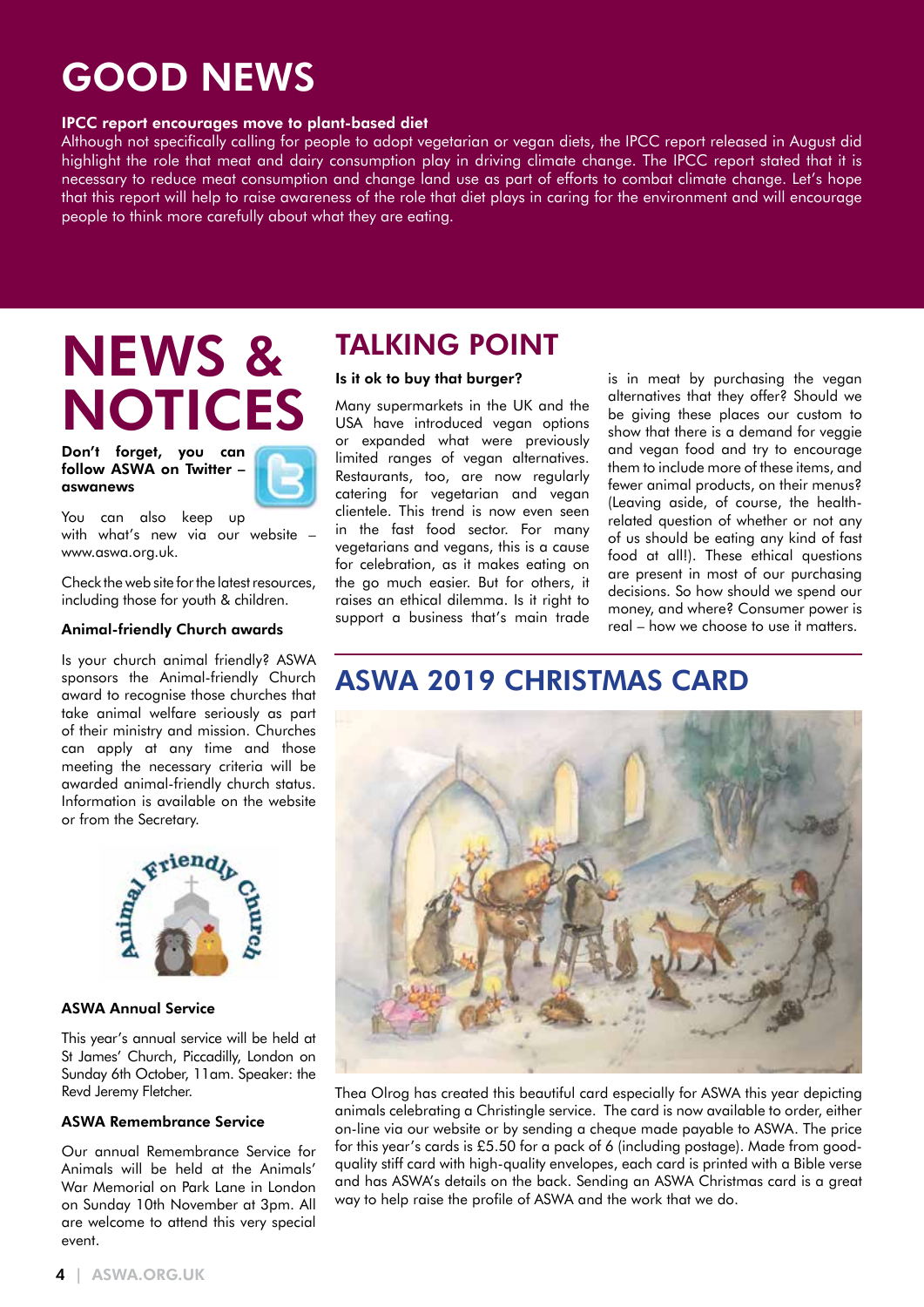### A PERSONAL VIEW OF BEAR WOOD IN THE WILD PLACE PROJECT OF BRISTOL ZOO



I recently visited this new attraction run by Bristol Zoo. The objective of this new attraction is not so much about conservation or saving endangered species but primarily to educate the public about the ancient woodland of Britain.

Seven-and-a-half acres of woodland, crossed by a seven-hundred metre wooden raised walkway enable visitors to see four Eurasian brown bears, two Eurasian lynxes and, in due course, five European male grey wolves (which soon will be relocated from another part of the zoo) and two wolverines. The animals were all born in captivity and come from zoos in Sweden, Siberia and the Highland Wildlife Park in Scotland. The keepers hope to breed the Lynxes and Wolverines.

Many information boards, crammed with information, are alongside the walkway. There is a bear viewing den with floor to ceiling glass windows. The new attraction is proving popular, especially with children. I do, however, question whether

this venture is worth the stated cost of five million pounds as, although long-extinct in Britain, none of these animals are classified as endangered. This woodland has been in place for centuries.

Initially we heard that the 'rare' bears would be able to roam freely across the whole site but that is not the case as, clearly, wolverines need to be kept separate. The bears have one-third of the land and will share their compound with the wolves.

Management's claim that the woods offer a vital habitat for threatened species such as the greater spotted wood pecker, tawny owls and hedgehogs seems rather weak, as I know from my walks in nearby fields that these creatures are all living in the surrounding countryside as well as in these woods.

The other attractions on the site include meerkats, male Gelada baboons (originally from Ethiopia but these came from a zoo in Switzerland), cheetahs, giraffes, reindeer, zebra and lemurs. There are also many games and outdoor activities for children, which at times makes the premises seem like a theme park. Of course, Bristol Zoo in Clifton has a far greater range of animals, both mammals and reptiles.

At the official opening, HRH Prince Edward, Earl of Wessex, said, "Congratulations to everyone involved in Bear Wood. I know trying to create an environment that is a natural habitat has been a long-held dream. I hope everyone is very proud of what has been achieved. I trust that many visitors will come to enjoy Bear Wood for years to come."

As mentioned above, however, these woods have been here for well over three-hundred years and were already a sanctuary for wildlife. The project has been about building fences to enable animals extinct in the wild in the UK to be kept in a caged environment, and spending a lot of money on a raised walkway for visitors.

If you do decide to visit, then be aware that you may not see some of these animals as they can easily remain hidden behind foliage. On our last visit, we could not see any wolves or cheetahs and only caught partial glimpses of the lynxes and wolverines. We did enjoy good views of the bears but not through the expensive viewing den as they were elsewhere in the enclosure.

While ensuring that such a sizeable space will remain woodland and reintroducing mammals long extinct in the UK will be welcomed by many and provide a good day out for families with young children, on balance I have to say I found this new attraction disappointing. I would prefer the money had been spent on helping endangered animal species survive but perhaps that would make the project more difficult to be a profitable tourist attraction.

#### Keith Cottrell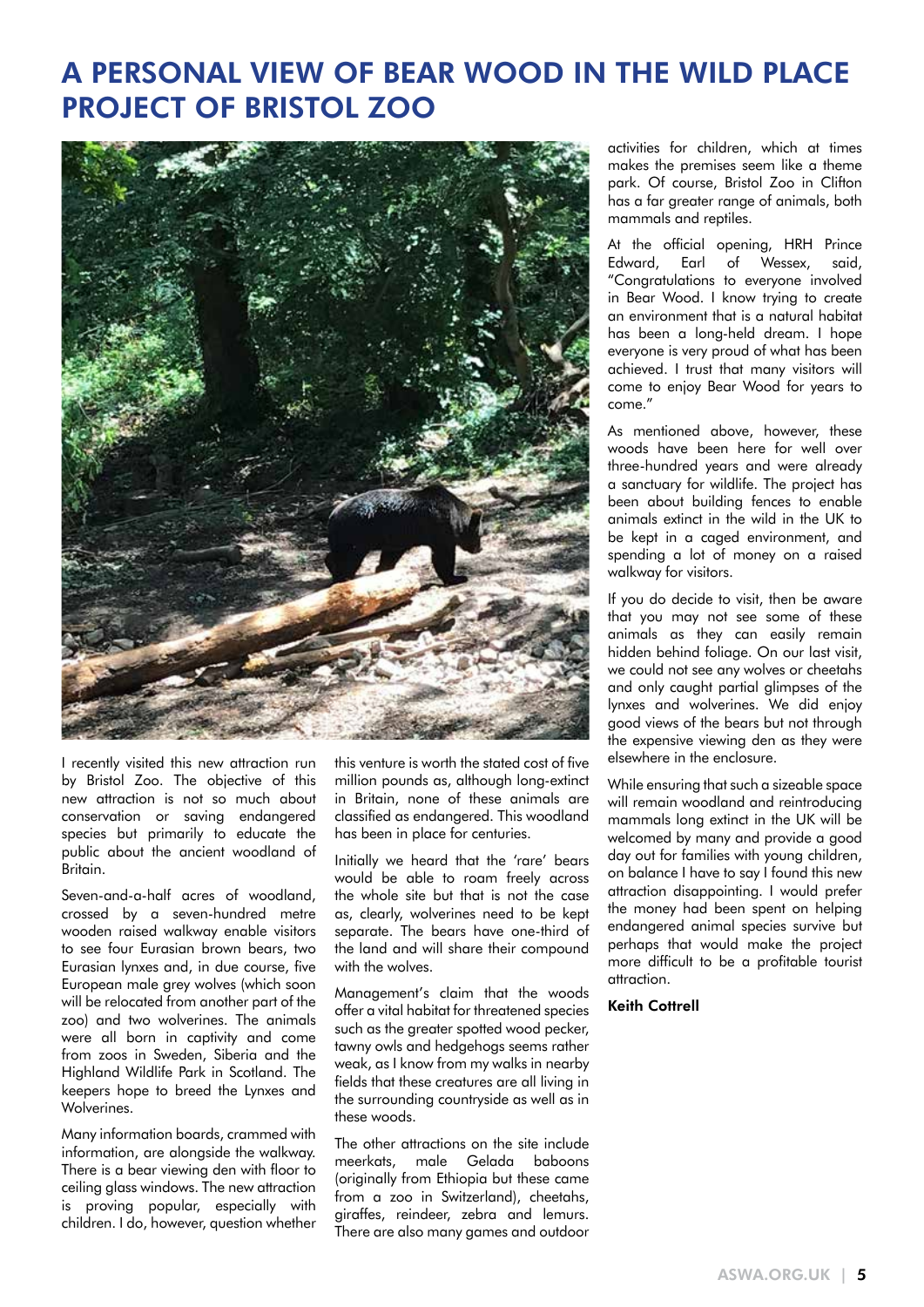### NEWS FROM AROUND THE WORLD

### SOUTH AFRICA

The soul of humanity in an animal's eyes



When you've held a dying dog in your arms – dying of starvation and neglect in the midst of a vast bustling community – your response may be compassion, but it may also be determination to create change through action.

Out of this experience the South African Mass Animal Sterilisation Trust (SA.MAST) was founded. It is the first animal welfare organisation to establish a dedicated mass-sterilisation and primary treatment clinic in the Khayelitsha township on the outskirts of Cape Town, South Africa. With the aim of reducing the growing number of unwanted dogs and cats, animals are collected on a daily basis, sterilised, vaccinated and treated for parasites, all for free, before being returned to their homes.

When Archbishop Desmond Tutu explains that our humanity is bound up in each other, this really resonates with me. Khayelitsha has an estimated human population of three million people, most of whom are living in shacks – guarded by their dogs. I understood that a practical outlet for compassionate and responsible behavior was needed to turn the situation around and so far, we've spayed and neutered over 19,000 cats and dogs.

The SA.MAST Animal Clinic also has a fully equipped hospital with ambulances for sick or injured patients and a kennel building programme also distributes approximately 20 kennels a week to residents needing better shelter for their dogs. While SA.MAST does not consciously think of what they do as

'God's work', their vision has provided humane education, improved health and safety standards, particularly for children, and ensured a greener environment. By increasing compassion for animals as sentient beings, people are made more aware of the value of life and the power of love.

SA.MAST is a registered non-profit organisation working from the heart. They receive no government funding, relying on kind donations only. I believe that it is only if you are motivated by love that sustainable change is possible. Over the last ten years we've transformed many parts of South Africa's largest township, but there is still much to be done. We've recently produced a short documentary for the citizens of the world and we're hoping to be invited to show this documentary wherever and whenever we can.

If you would like to help or to get more information, please email: samast@ samast.co.za or visit www.samast.co.za.

### Tamsin Nel

Founder, SA.MAST





The terrible situation for bees is a fact but people are becoming more aware of the destruction pesticides cause to bee populations. It seems that bees are becoming trendy. Evening classes about beekeeping are frequently offered and people with gardens are more aware of the importance of planting bee-friendly perennials.

The Butterfly Society is finding new members and is also seeing a positive trend in certain butterfly populations around Sweden. On social media and talk shows we are hearing about the advantages of adopting a more relaxed attitude to gardening and the upkeep of gardens. We are being encouraged to, "let things grow a little wild and crazy," thus enabling bees and butterflies to find a healthier environment. Some good news in other words.

But for deer the news is very bad indeed. A bill has been submitted to legalise hunting deer with a bow and arrow. This method of hunting requires extreme skill and is very difficult to perfect into a swift and efficient method of killing.

Archery Societies have voiced their unwillingness to support this form of hunting. They maintain that it is animal cruelty, as an arrow seldom hits its target precisely enough for a clean kill. Instead the animal runs off, in severe stress and pain, and has to be tracked down and shot in the end. One million animals a year (all sorts of animals) are killed in hunts and how many more are lost in the forests and die in pain is unknown. The Animal Rights movement is opposed this and will continue to fight against the bill going through. The final decision will be made some time next year.

#### Sandra Kinley

USA



### The South Rallies to Prepare for Hurricane Dorian

Rescues throughout the south-eastern United States sent out calls to volunteers and transporters to assist in pulling as many animals as possible out of the path of Hurricane Dorian and relocate the animals to shelters farther north and inland. Several hundred dogs, cats, horses, and other livestock animals were relocated to shelters and rescues in Kentucky, Tennessee, and Alabama.

Fleet of Angels assisted in the evacuation of horses and their owners in Florida, Georgia, and the Carolinas by creating a list of vendors and farms available for emergency transport, temporary stabling, and other equine crisis services. In addition, Fleet of Angels has raised money, coordinated volunteers, and prepared to step in with emergency services in the aftermath of the storm.

Rescues are already being called in to the Bahamas and Florida as safety permits to search for and rescue any animals separated from their owners. Rescuers are reminding people to make sure animals are microchipped and to make sure they have proof of ownership, so animals can be reunited with their loved ones as quickly as possible following the storm.

#### Tanya Garrett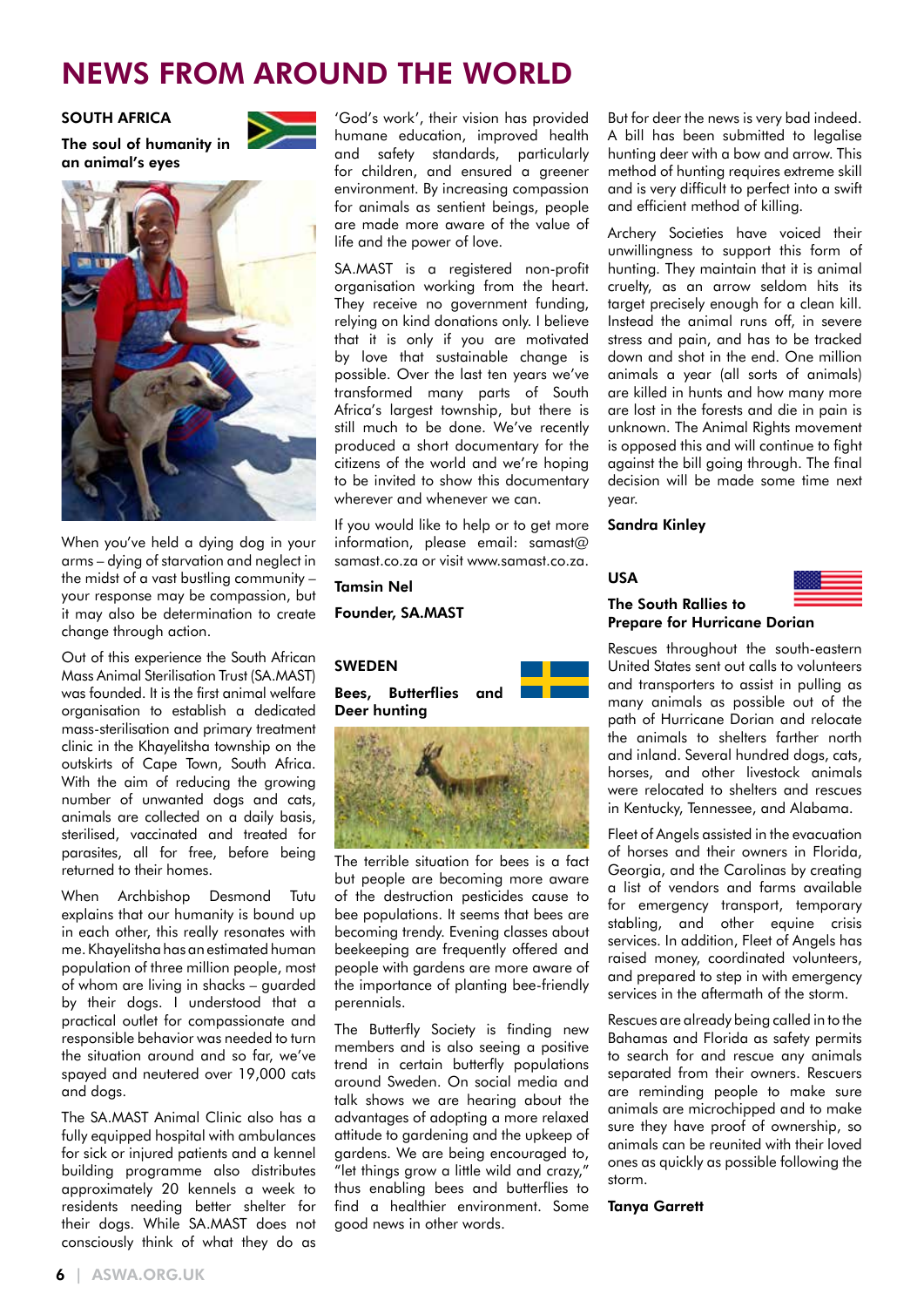### FR RICHARD ROHR HELPS US UNDERSTAND ANIMALS

I'm a patron of the Anglican Society for the Welfare of Animals and we need every friend we can find. We've found one in a Franciscan monk named Richard Rohr. This Catholic Brother gives us some firm theological groundings for our love for animals in his new book *The Universal Christ*.

A major point Rohr makes in his book is that before the eternal and universal Christ was incarnated in Jesus, Christ was earlier incarnated throughout the natural world. He claims that those who, in the words of Jesus, "have eyes to see and ears to hear," will see and hear Christ in all relationships with both inorganic and organic elements throughout nature.

In order to understand the ways in which Christ can be mystically encountered in nature, and specifically in animals, he first directs us to consider insights derived from the writings of the Jewish Hasidic theologian and philosopher, Martin Buber. It is Buber, in his book *I– Thou*, who shows us how relationships on the human level can be lifted into the spiritual encounters with divine transcendence. These, in turn, prepare us for spiritual encounters with animals. When spiritual encounters on the human level happen, according to Buber, other persons no longer are experienced as 'its', or 'things,' but, in mystical fashion, are felt to be sacred. They are not just objects in a world of objects. Instead they become subjects who can only be known through spiritual relationships. Such persons no longer are mundane creatures but come to be known in a holy manner. They cease to be things existing in a disenchanted world filled with other things, as most positivists would claim. Rather, they have become sacred persons, in whom Christ's presence vibrates, and who are able to connect spiritually with others.

In Buber's writings, there is a strong suggestion that such sacred encounters cannot only be had with other people. He makes the claim that he himself has had such relationships with his cat.

This is no surprise to Fr Richard Rohr, who calls upon us to listen to all of creation as it groans to be called into full spiritual encounters with the sons and daughters of God (Romans 8:20–23). Rohr makes the possibility of the I-Thou relationships with animals very real to his readers by going into in-depth descriptions of his own subjective interactions with his dog, Venus. As I read his book, he enabled

me to somewhat empathize with the intimacy that he has had with Venus as, on various occasions, he experienced his sometimes depressing loneliness being dispelled as they sat together in the living-room of his house. He gave to me a clear explanation as to how he enjoyed being 'understood' by Venus' intensive eye to eye contact when understanding was what he desperately needed.

The most moving description of this dog– man sacramental relationship was when he and his dog were emotionally locked together for several minutes while his dog was dying. A lingering illness had Venus suffering with great pain, and kindness required that the dog be 'put down.' Father Rohr describes how, as his loving companion lay quietly on the floor of the Veterinarian's office, Venus' soulful eyes were fixed upon the face of her human friend. Her eyes, according to Rohr, communicated clearly that this dog grasped that what was happening was something her master had to do. Venus seemed to accept her fate and died without protest. Rohr wrote that he could only hope that when death came to him that he could accept it with this same kind of peaceful resignation.

For those of us who believe that the same Christ who was incarnated in Jesus previously had been incarnated in nature, and especially in animals, this book by Fr Richard Rohr gives solid references to affirm that kind of connection.

This Franciscan theologian enabled me to experience something of what St Francis himself might have felt when he had established an I–Thou relationship with a wolf that he brought in from the wilderness outside of Assisi and tamed. Saint Francis, through an I–Thou relationship with this wolf, transformed this once troublesome animal from a threat to the sheep that lived on the hillside outside the town into a gentle creature so that he could live and play among the children of Assisi until his dying day.

Several years ago, a woman told me about an experience she had had when she was just eight years old. At one special Sunday morning worship service she had heard, during the reading of the scripture, that Jesus had commanded his disciples to, "go into all the world and preach the gospel to every creature." She explained to me that she believed that Jesus meant exactly what he said. To preach the gospel to every creature, to her, meant that this included the cows on her parents' dairy farm. So that Sunday afternoon she went outside her home and standing on a wooden box that she had set up behind the barn, began to call the cows to come and hear her preach the gospel. She wanted to tell the cows to come to her so that she could tell them the 'good news' about how Jesus loved them and died on the cross to show them how much he loved them.

As she called out: "Cows come! Cows come!" she wasn't at all surprised when the cows came and gathered around her to hear her preach the gospel. She told me "The cows just stood there and listened to me, and I think they understood what I told them." I believe her.

Reflecting on her story I am sure that St Francis of Assisi would have believed her too. So would have Fr Richard Rohr, who, through his writings, invites us into spiritual intimacy with all of nature in general, and with animals in particular. It's time for us to join Fr Rohr and experience the Christ, as Christ is, even now, waiting to be encountered in those animals who are so much a part of his first incarnation, in nature; even before Christ was incarnated in Jesus.

#### Tony Campolo

Eastern University and ASWA Patron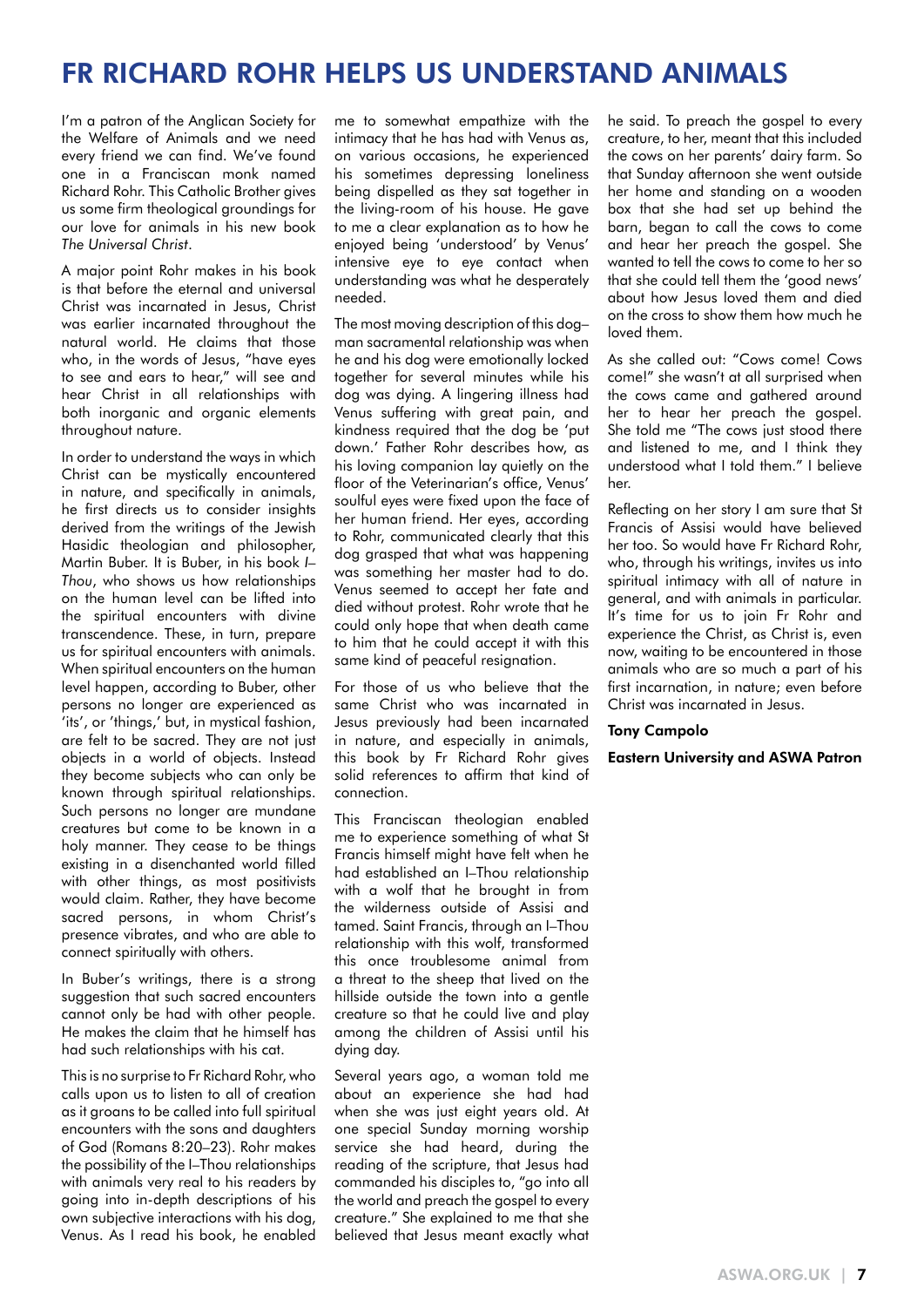### A FAR-REACHING RETHINK OF OUR FOOD AND FARMING SYSTEMS

Climate change is undoubtedly one of the biggest challenges faced by humanity today. Without drastic action, the current rise in global temperatures will have devastating and far-reaching consequences.

Last month, the Intergovernmental Panel on Climate Change (IPCC) published a new Special Report on Climate Change and Land. It explores the ways in which land is under increasing pressure, due to the growing global population and unsustainable use.

This report is the latest in a long line of studies that highlights the urgent need for a reduction in meat and dairy consumption, which is essential if we are to meet the Paris climate targets.

It's extremely encouraging to see a broad cross-section of groups and individuals stressing that the solution to solving many of the crucial issues faced by humanity today lies in changing our diets.

### Inefficient and cruel food production

Two-thirds of farm animals worldwide are reared in intensive systems, often living in cramped and stressful conditions. Their lives are typically spent in barren pens, crates or cages which prevent them from expressing natural behaviours such as nesting or foraging. These systems rely heavily on vast quantities of grain for feed.

The production of arain for animal feed creates desolate, pesticide-soaked landscapes and the large quantities of manure produced from animals crammed into intensive units can lead to polluted water courses. Biodiversity loss across the globe has reached critical levels.

Despite already producing enough food globally to feed the current population and more, most is wasted by feeding crops to animals. For every 100 food calories of edible crops fed to livestock, we get back just 30 calories in the form of meat and dairy – a 70% loss. In short, people are being forced to compete with farm animals for food.

#### Intensive farming: bad for animals, bad for people, bad for the planet

Factory farming is not just bad for farm animals, it also negatively impacts human health. It has been shown that eating too much meat, especially processed meat, can contribute to heart disease, certain cancers, obesity and diabetes.

In addition, the overuse of antibiotics in farming is fuelling the global antibioticresistance crisis. Factory-farmed animals are regularly given antibiotics in their feed or water because of the higher risk of disease when large numbers of animals are kept in inhumane, overcrowded conditions. Soon, we could be unable to treat fatal diseases with life-saving drugs.

The IPCC report stresses that, if we are to curb greenhouse gas (GHG) expansion, we must move to diets that produce much lower emissions. Livestock

production, fuelled by factory farming, is responsible for more GHG emissions than all the world's planes, trains and cars put together. This means the food on our plates is the main culprit in the rapidly unfolding climate catastrophe.

#### Less and better

With an ever-increasing number of major retailers introducing vegan lines and restaurant groups adding plantbased options to their menus, it's never been easier for us all to reduce the amount of animal products that we eat.

Some may choose to cut out meat, eggs and dairy completely, which obviously reduces animal suffering and environmental impact. Even if this isn't for you, however, we all need to shift our attitudes towards meat, so it is seen as a treat to enjoy occasionally, rather than every day. And not only should we eat less, when buying meat and dairy products they should be higher welfare.

Each time we choose a little less and better meat and dairy, making sure it comes from pasture, free-range or organic farms, we're doing our bit for human health, farm animal welfare and the future of our planet.

### Nick Palmer

Head of Compassion in World Farming UK

### **OBITUARY**

### Audrey Eyton

It is with great sadness that we report the death of Audrey Eyton. She was a great friend and supporter of ASWA and helped write many of our booklets including our Animal Welfare Sunday literature. She was passionate about farm animal welfare and through the Matthew Eyton Trust (named after her late son who tragically died in his early 20's) she has supported many animal welfare initiatives and will continue to do so. ASWA was represented at her funeral in Canterbury by the Secretary, Samantha Chandler, and former ASWA Chair, Bishop Richard Llewellin, who was a great friend of Audrey. Friends and colleagues spoke of her work with animals as well as her long career as a journalist and author. She will be very much missed.

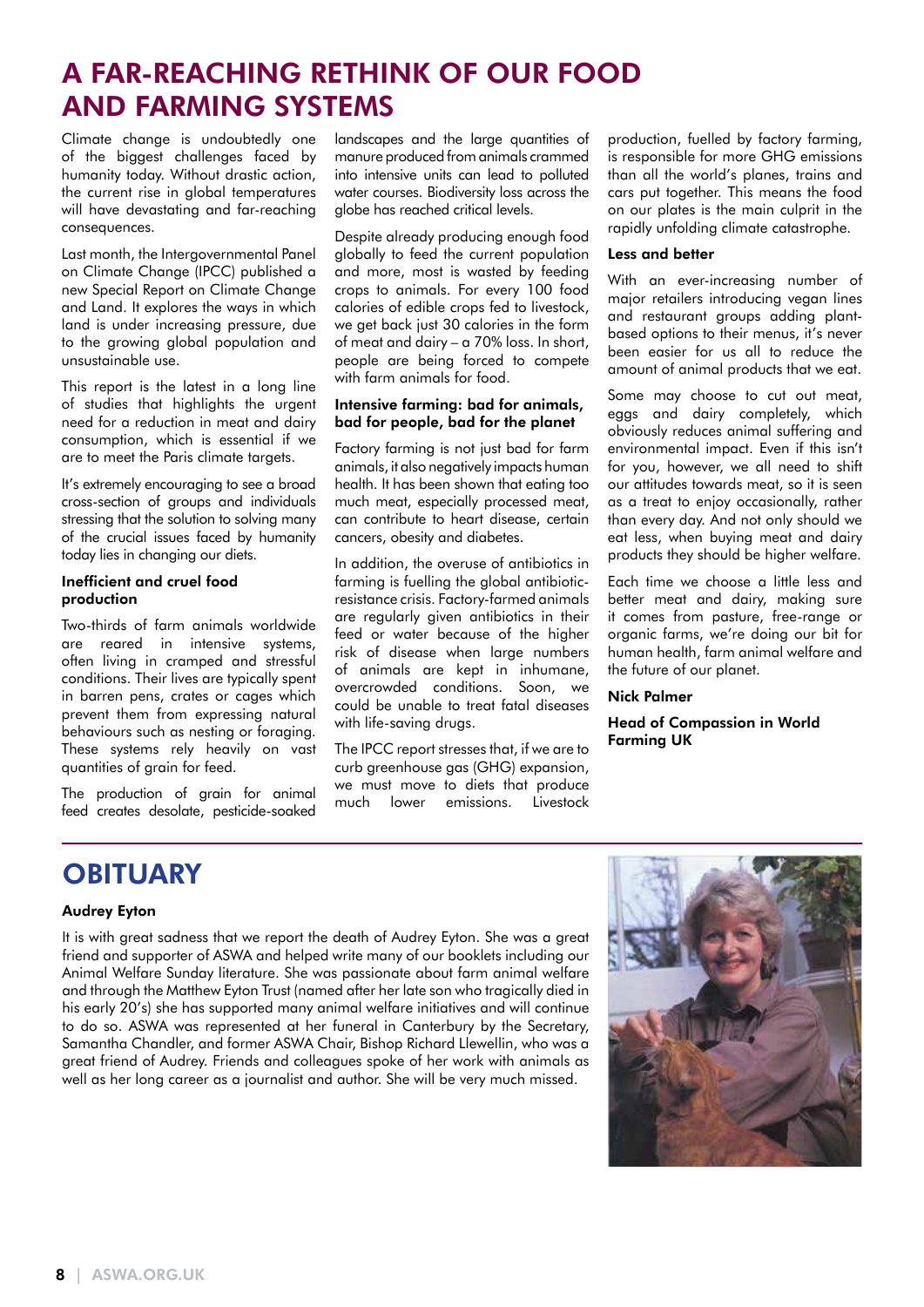### BOOK REVIEWS

ON ANIMALS VOL2: THEOLOGICAL **ETHICS** By David Clough

ISBN 978-1-792- 82998-1 248pp + bibliography and index Hardback Price £100.00



This is the second book in David Clough's series *On Animals*. In it, he encourages us to apply Christian theology to our ethical thinking about the ways in which human society makes use of non-human animals.

After an introduction about why animal ethics is an important area

### THE BIBLE AND...

### Radical Inclusion

*This Bible study is designed to help an individual or small group to explore what the Bible says about God's impartial and all-embracing welcome.*

### Peter's Dream Feast in Acts 10

The story of the beginnings of the Church recounted in the Acts of the Apostles is full of Spirit activity, heavenly signs, miracles, dreams and visions. One of the stranger stories is that of a hungry Saint Peter who falls into a trance and sees a strange vision of multiple animals, reptiles and birds being lowered from heaven in a sheet-like object, and who hears the even stranger instruction to "kill and eat" (10:10–16).

Such an instruction would have been especially shocking to Peter, a devout man who faithfully observed

for engagement, and a first chapter arguing for a specifically Christian animal ethics, there follows a series of chapters, each devoted to a particular issue, ranging from the use of animals for food to companion animals.

Many readers will find the descriptions of the lives of animals in factory farms, research laboratories and other situations disturbing. It is to David Clough's credit that he was wiling to visit farms and research facilities to see the conditions and speak to those who work with animals in those contexts to get as full and accurate a picture as possible. Each chapter ends with a 'Christian ethical assessment' of the subject being discussed. This will be particularly useful for those engaged in apologetics with fellow Christians about the need to recognise animal welfare

as a Christian concern and care for our fellow creatures as a Christian duty.

This is a very well-researched and wellwritten work full of compassion, and based on a sound Christian theology. If it has any drawbacks, it is that the introduction and first chapter presume that the reader has also read the first volume in the series. That does not, however, preclude being able to follow the reasoning in those sections, and it is still very much worth reading, even if you haven't read volume one. The other drawback is the price. I would recommend speaking to your local library or your church about getting a copy of this book, and encouraging as many Christians as possible to read it.

#### Jennifer Brown

the food laws of his Jewish heritage. Unsurprisingly, he is confused by what on earth this vision might mean, and it is his encounter with pious Gentile Cornelius that helps him to understand that it should not be interpreted as a dietary command, but rather as an indication that, "God shows no partiality, but in every nation anyone who fears him and does what is right is acceptable to him" (10:34b–35).

The interpretation of the vision itself concerns matters of human nationality and religion. It challenges the status quo and leads to the transformation of accepted beliefs about Gentiles. In spite of this anthropocentric (human-centred) focus, there is scope for imaginative reflection on Peter's glimpse of an open heaven. Some interpreters have suggested that the four corners of the

sheet are intended to symbolise the four 'corners' of the earth, which would see all living creatures represented within this vision and all being lowered down from heaven, where God was believed to live. It is interesting that Peter's revelation does not contain images of cosmic grandeur, but rather all of the creatures that live on earth, large and small, wild and domesticated.

As we navigate the ecological challenges of life in the twenty-first century, we might reflect on what it means for us today that "God shows no partiality", and we might ask what aspects of our own status quo need to be challenged.

Rebecca Dean

### THE VEGGIE TRAVELLER

*Travelling has become a regular occurrence for many of us, whether for business or on holiday, but it isn't always easy for the vegetarian or vegan traveller. But, if you know where to look, there's some great food to be had, even in unexpected places.*

Our Veggie Traveller is currently off exploring new places and trying out restaurants with exciting vegetarian and vegan options to provide us with a review for the next issue. If you've been inspired to try any of the places mentioned in the Veggie Traveller reviews, let us know. We'd love to hear about your experience, too.

*Have you found some great veggie friendly restaurants or hotels while travelling, in your home country or abroad? If so, why not write a short review to send to* Animalwatch *and let others know about them. If you can, send a photo to go with your review.*

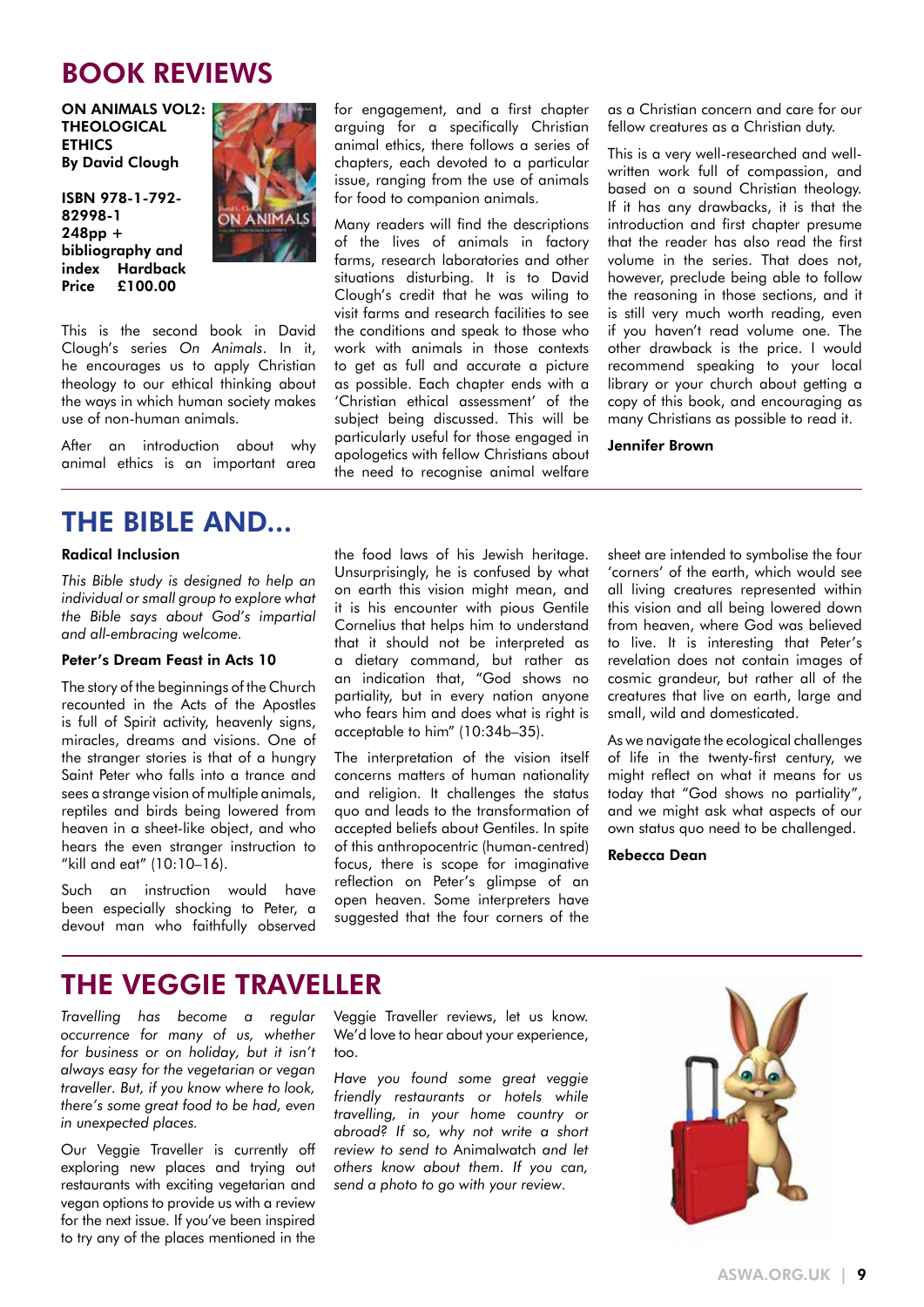### PURPLE POPPY APPEAL 2019 LAUNCHES IN STYLE

Miss Great Britain 2019, Kobi-Jean Cole, launched this year's Purple Poppy Appeal to remember animals that gave service and sacrifice in war, and support animals in need and military causes today. The 23-year-old anti-bullying ambassador from Bristol, wore a dramatic cloak made up of thousands of knitted purple poppies sent from all corners of the country and Canada, Australia, America and New Zealand, at the Animals in War Memorial in Hyde Park just ahead of National Purple Poppy Day on August 23, 2019.

Kobi-Jean says she was honoured to have been chosen to launch the appeal and wear with pride the cloak of many poppies made by hundreds of kind-hearted people. She said, "I have always been an animal lover, and so it was a great honour for me to have been asked to launch this year's appeal to support such a worthy cause."

We have been both astonished and humbled by the way the Great British public have taken the cause to their hearts. The animal charity Blue Cross have been selling boxes of our emblematic purple poppy pin badges in its high street shops and across its hospitals, clinics and rehoming services. Meanwhile, our network of organisations, pet stores, schools and supporters across the UK have been busy too. Last year we were pleased to sell 5,000 badges. This year we are set to sell an astonishing 250,000 thanks to our army of ambassador volunteers who are enthusiastically selling them across the UK and abroad.

#### Alan Carr and Susan Osborne

### co-Founders of the War Horse Memorial

www.thewarhorsememorial.org



### BADGER CULL – THE CONTROVERSY CONTINUES

On the 9th of September, the BBC reported that Professor Ranald Munro, former chair of a committee with responsibility for assessing the impact of the badger culls, had written to Natural England to say that the badger culls were inflicting "huge suffering" on badgers while failing to reduce the incidence of TB in cattle. According to the BBC's report, Professor Munro has said that between 3000 and 9000 badgers are likely to have suffered "immense pain."

This is obviously very disturbing, as is the assessment that the badger culls are not having the intended effect on cattle TB rates. Just prior to the BBC's report, the Badger Trust wrote to the Prime Minister to ask him to stop a planned expansion of the badger culls to Oxfordshire and Derbyshire. The controversial cull of badgers, a protected species in the UK, continues to be government policy. The evidence so far seems to show that it is not having the desired effect and is

inflicting a great deal of suffering. Those of us who care about wildlife, cattle, and the prevention of animal cruelty need to let politicians know how we feel, and insist that a more scientifically valid method of controlling bovine TB be adopted.

#### Jennifer Brown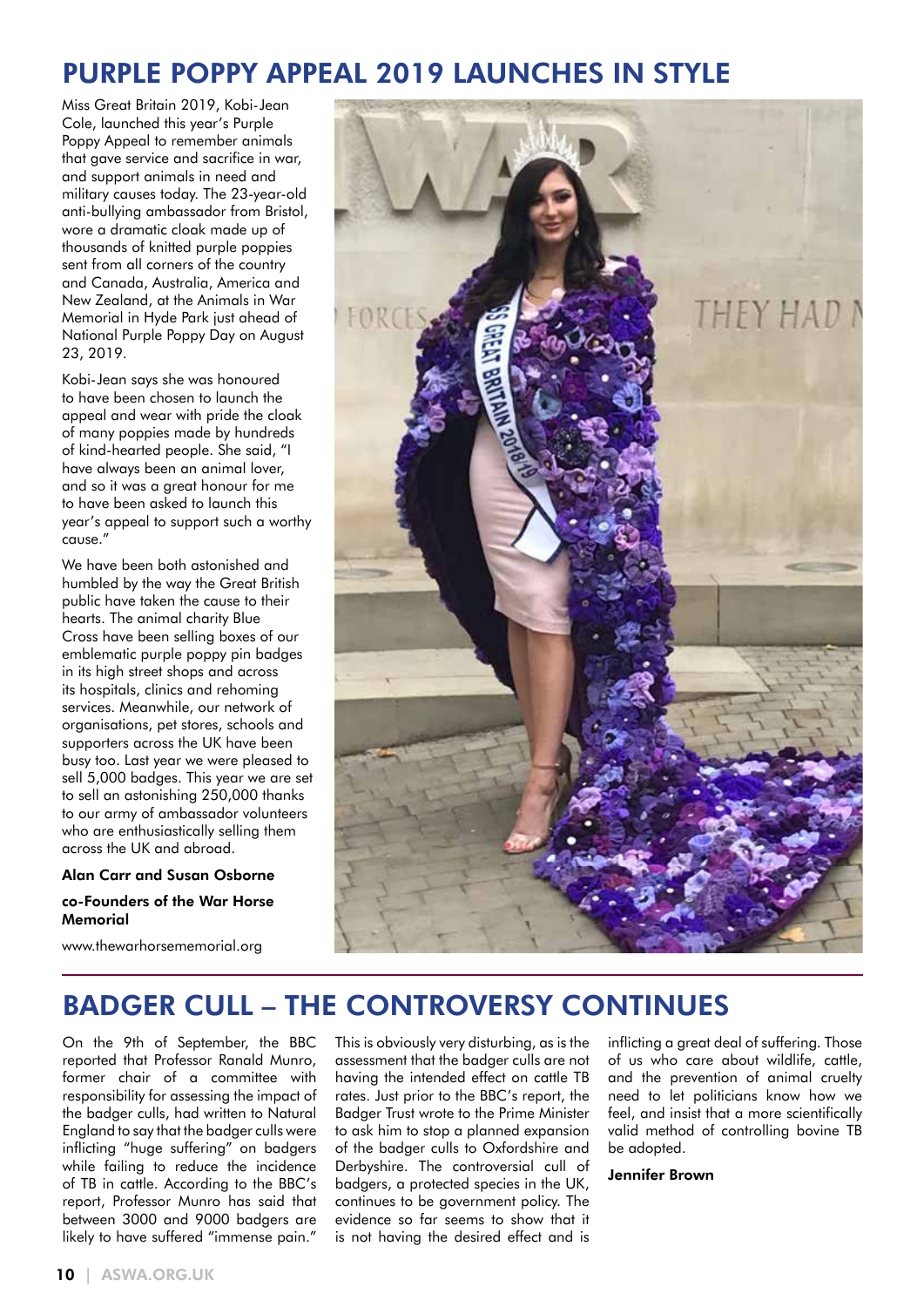# THEY ALSO SERVED **Remembering the Animals of War**

**MARTIN** 

Join us at the Animals War Memorial, Park Lane, London

## Sunday 10th November – 3.00pm

**A working dog and handler from the Metropolitan police will be our special guests**

Further details: Anglican Society for the Welfare of Animals **Tel:** 01252 843093 **Email:** AngSocWelAnimals@aol.com

www.aswa.org.uk